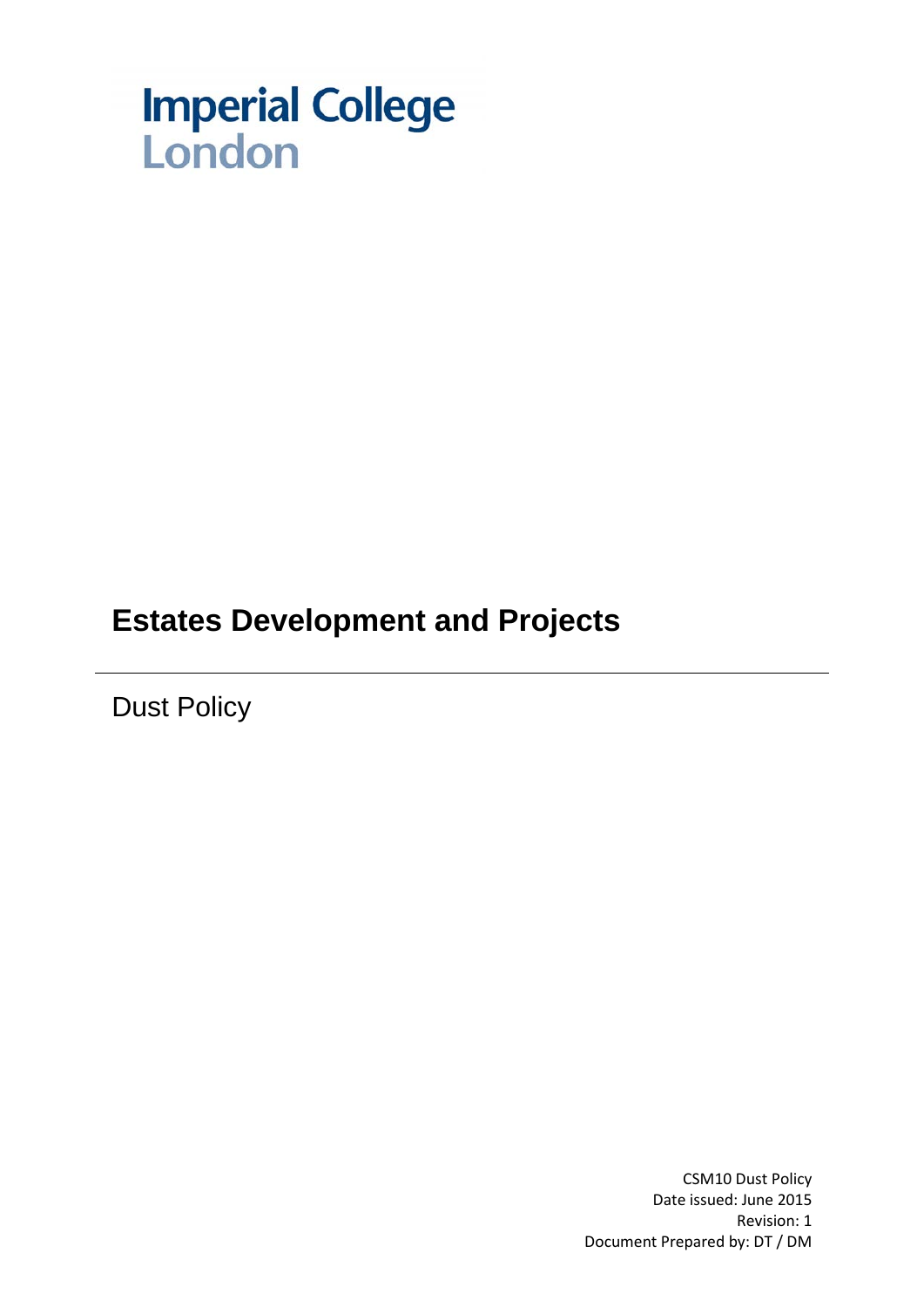The following describes how the Estates Division discharges our duties under the Control of Substances Hazardous to Health (CoSHH) Regulations 2002 (as amended) in regards to common construction tasks that can create dust.

This can present significant risks to the health of workers. Construction dust is not just a nuisance; it can seriously damage your health and some types can eventually even kill. Regularly breathing in these dusts over a long time can therefore cause life-changing lung diseases. These diseases include cancer, silicosis, asthma and chronic obstructive pulmonary disorder (COPD). Every year in Great Britain over 500 construction workers are believed to die from lung cancer caused by silica dust alone. That is about 10 people a week. The amounts needed to cause this damage are not large. The largest amount of silica that is permissible that someone could be breathing in, in a day after using the right controls is shown below next to the penny.



At the start of the project the design needs to ensure dust hazards are addressed and eliminated using engineering controls. The hazards can be eliminated via the hierarchy of risk and using Local Exhaust Ventilation (LEV) in the whole work area. Where hazards are identified that are hard to eliminate and are left for the contractor to deal with on site, it must be remembered that PPE/RPE is the last resort.

In assessing the hazards inherent in construction work, there are three key elements involved in determining levels of exposure and the control measures needed to protect workers and the environment.

- Assess the risks
- Agree control measures, with input from those likely to be affected and
- Regularly review the agreed controls, to ensure they are still fit for purpose.

The following are examples of construction industry best practice. ICL Estates will want to see evidence of these controls being used on our construction sites: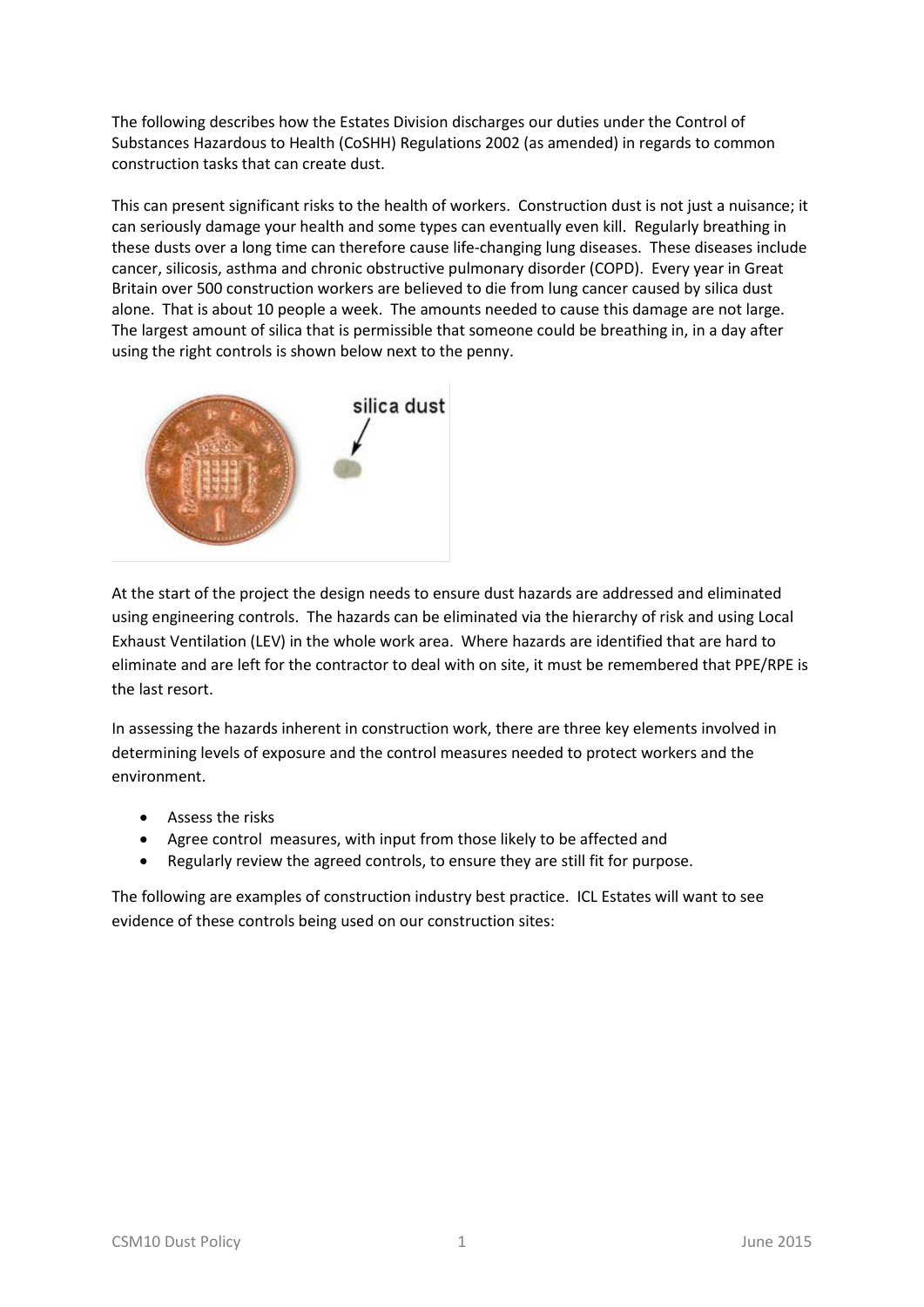| <b>Control Measures</b>                                                                                                                                                                                                                                                                                                                                                                                                                                       | <b>Example image</b> |
|---------------------------------------------------------------------------------------------------------------------------------------------------------------------------------------------------------------------------------------------------------------------------------------------------------------------------------------------------------------------------------------------------------------------------------------------------------------|----------------------|
| <b>Enclosures / Local Exhaust Ventilation (LEV)</b><br>Enclosing the work area to stop dust<br>escaping by using sheeting or<br>temporary screens.<br>Using LEV to remove dusty air from the<br>work area, e.g. in enclosed spaces such<br>as indoor locations.                                                                                                                                                                                               |                      |
| Water<br>Water damps down dust clouds.<br>However, it needs to be used correctly.<br>This means enough water supplied at<br>the right levels for the whole time that<br>the work is being done. Just wetting<br>the material beforehand does not<br>work.<br>During sweeping up works, a fine spray<br>of water should be used.                                                                                                                               |                      |
| <b>On-tool extraction</b><br>Removes dust as it is being produced.<br>It is a type of local exhaust ventilation<br>(LEV) system that fits directly onto the<br>tool. This 'system' consists of several<br>individual parts - the tool, capturing<br>hood, extraction unit and tubing. Using<br>an extraction unit to the correct<br>specification (i.e. H (High) M (Medium)<br>or L (Low) Class filter unit). Do not just<br>use a general commercial vacuum. |                      |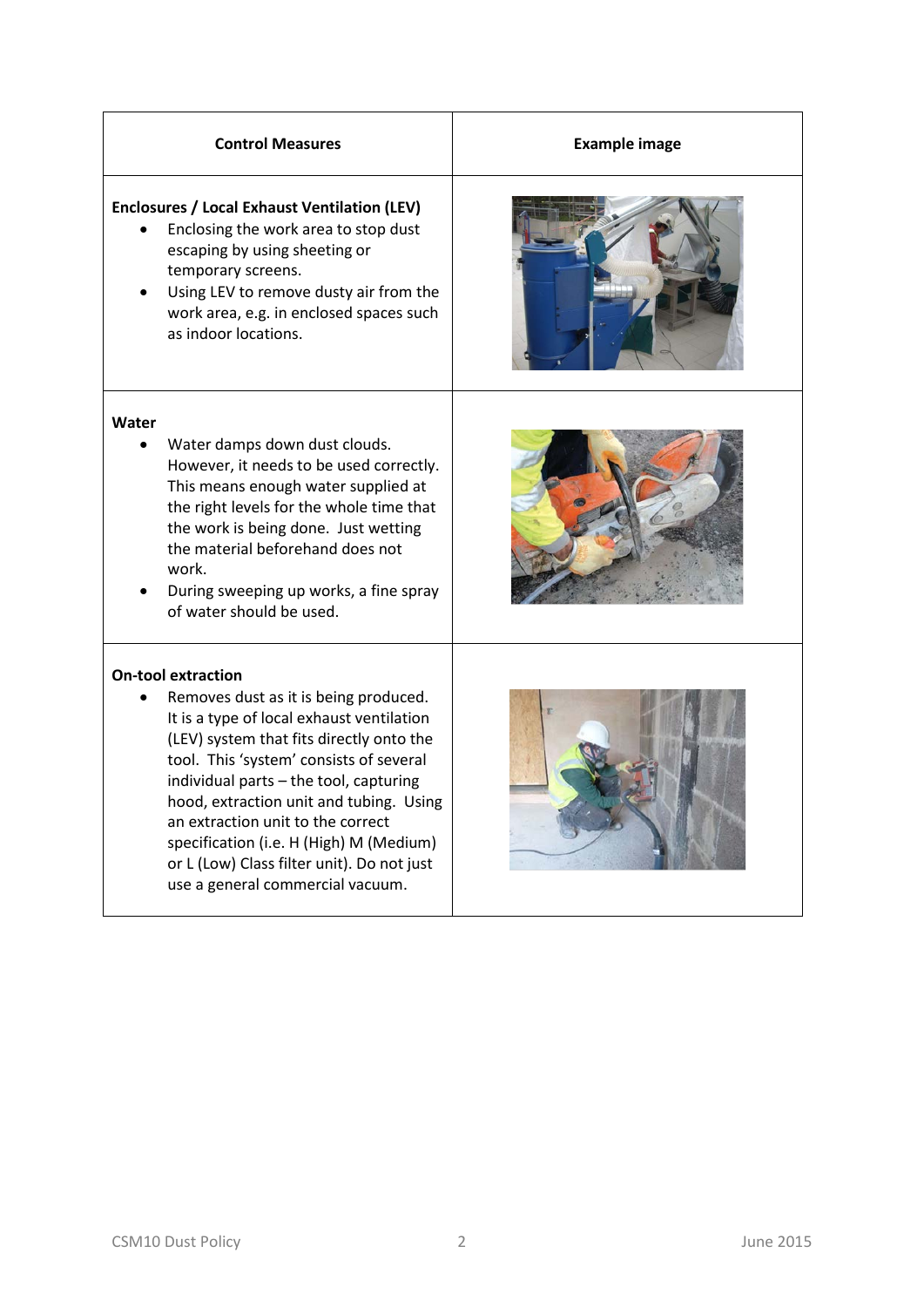## **Respiratory protective equipment (RPE)**

Water or on-tool extraction may not always be appropriate or they might not reduce exposure enough. Often RPE has to be provided as well. You will need to make sure that the RPE is:

- Adequate for the amount and type of dust – RPE has an assigned protection factor (APF) which shows how much protection is provided to the operative. The general level for construction dust is an APF of 20. This means the wearer only breathes one twentieth of the amount of dust in the air;
- Suitable for the work disposable masks or half masks can become uncomfortable to wear for long periods. Powered RPE helps minimise this. Consider it when people are working for more than an hour without a break where permissible in line with manufacturers guidelines;
- Compatible with other items of protective equipment;
- Fits the user. Face fit testing is needed for tight- fitting masks;
- Worn correctly. Anyone using tightfitting masks also needs to be clean shaven.

*Remember: RPE is the last line of protection. If you are just relying on RPE you need to be able to justify your reasons for this.*



## **Ride on / Manual Sweepers**

- Collects excessive dust that has been created via vacuum system.
- Ideal for larger areas to reduce manual methods (broom, etc.).
- Low noise output.
- Battery operated and chargeable via 110v.

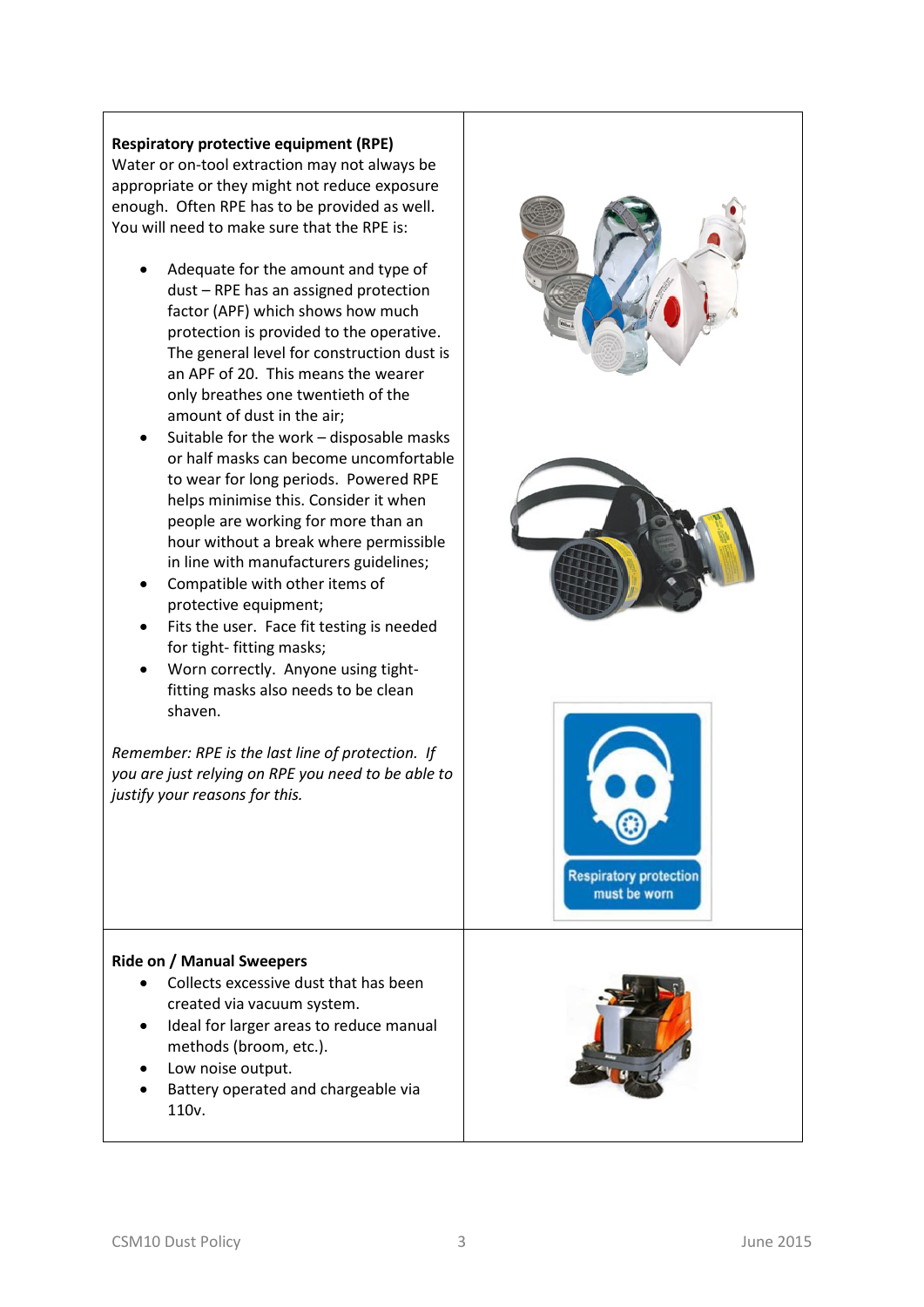## **Brooms**

- Brooms should only be used as a last resort if no other equipment can be used to remove the dust.
- If brooms are to be used then water suppression and masks must be worn (as highlighted above).
- A product that can be of consideration if the need of a broom is still required is Dusmo. Dusmo is blended with active ingredients that help to allay potential airborne dust whilst collecting dirt and debris from the floor surface.



Operatives will also need to be trained to ensure they undertake the task correctly by receiving relevant training and ensuring that the controls are used correctly. Supervisors shall ensure that operatives are:-

- Made aware of dust risks and how it may affect their health
- How to use the dust controls and check that they are working correctly
- How to maintain and clean equipment
- How to use and look after RPE/PPE that is issued and
- Encouraged to stop work if the agreed control measures are not delivering adequate protection.

During soft stripping works and particularly where floor coverings are to be removed, operatives and visitors must wear an appropriate face fitted mask whilst on site (even where LEV is used). The policy applies to all soft strip works.

Water suppression and the use of vacuum cleaners must be used at all times where practicable, with brooms and Dusmo employed as a last resort.

Health surveillance must be provided by employers for all their employees who are likely to be frequently exposed, or are at risk for any reason, e.g. they already suffer from breathing difficulties, or an existing medical condition that may be made worse by dust exposure.

Health records containing information on the outcomes of health surveillance and fitness for work should be kept and updated as necessary. Health records must be kept separate from any confidential medical results.

All contractors must have a suitable occupational health scheme in place, such as Constructing Better Health (CBH) and have a policy in place reflecting this. Occupational health schemes must be offered to all supply chain partners by the end of 2015. Registration with CBH for supply chain partners and the self-employed will satisfy the Client's requirements in this respect.

All policy objectives are agreed by our contractors through monthly meetings of the Safety, Health, Environmental Leadership Team (SHELT).

The monitoring of dust controls will take place during the Client's regular RAG Health & Safety inspections. Breaches of legislation and this policy that is witnessed on site will be discussed with the